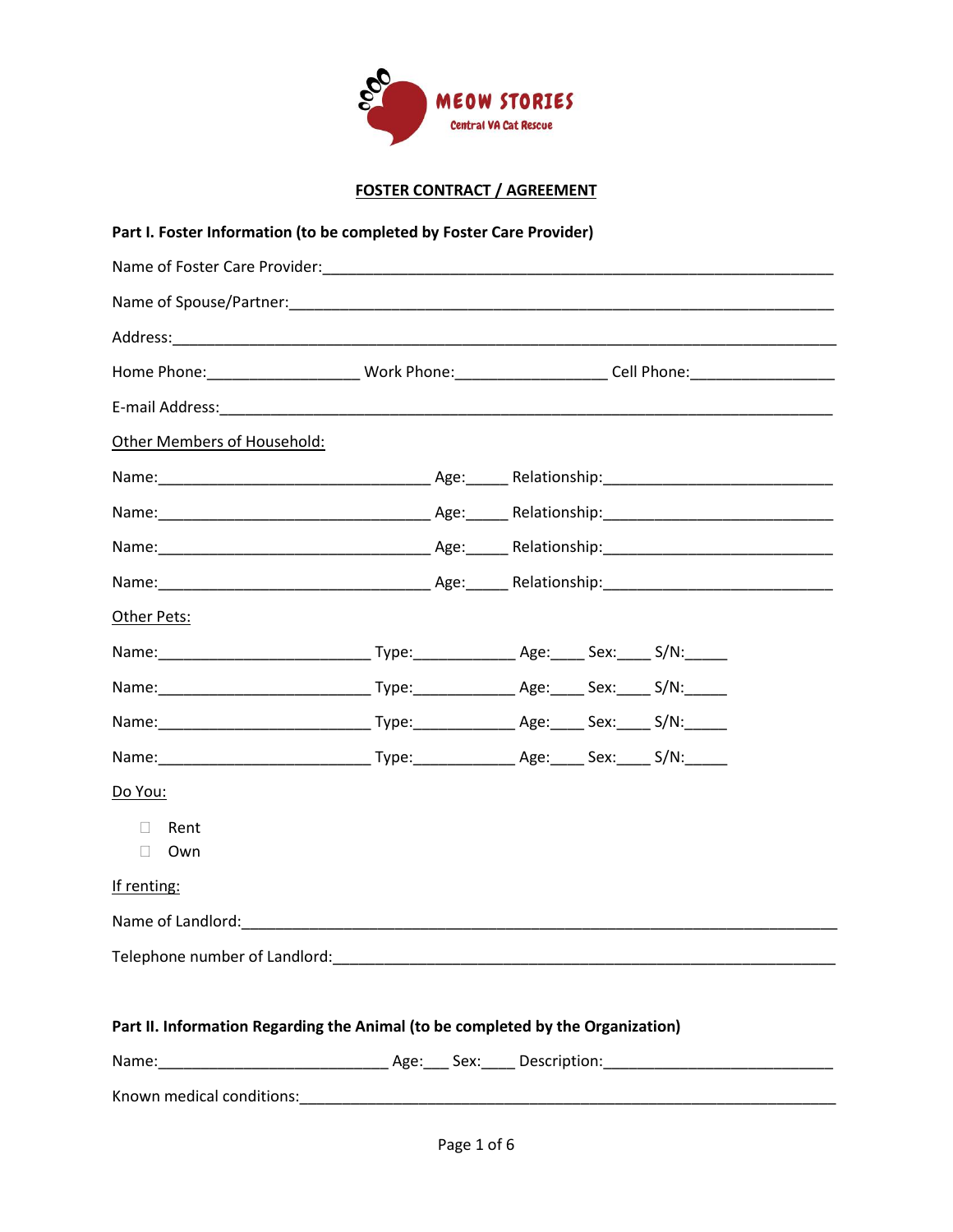

#### **Part III. Definitions**

"Adequate Care" shall mean care that is compliant with Section 3.2-6503 of the Code of Virginia, Section 5-6 of the Code of the County of Stafford Virginia, Section 14-155 of the Code of the City of Fredericksburg, Virginia, ordinances applicable to the care of companion animals in the city or county where the Foster Care Provider resides, and the Guidelines.

"Agreement" shall mean this contract and any written or oral modifications to this contract.

"Alternate Care Provider" shall mean an individual chosen by the Organization or by the Foster Care Provider to provide care for the Animal when the Foster Care Provider is unable to do so.

"Animal" shall mean any animal for whom the Foster Care Provider agrees to provide care on behalf of Meow Stories.

"Foster Care Provider" shall mean the individual signing this document, and shall be construed to include all other adults residing in the same household.

"Foster Home" shall mean the primary residence of the Foster Care Provider, and the location where the Animal is kept while in the care of the Foster Care Provider.

"Guidelines" shall mean written guidelines or other instructions, written or oral, provided by the Organization to the Foster Care Provider or Alternate Care Provider, including instructions provided in Part IV of this Agreement. This term shall also include any instructions provided to the Foster Care Provider or Alternate Care Provider by a licensed veterinarian.

"Meow Stories" or "Organization" shall mean Meow Stories—The Central Virginia Cat Rescue and Adoption Network, as well as its representatives, agents, and members of its Board of Directors.

For purposes of these definitions, any term used in the singular shall also be construed to include the plural.

#### **Part IV. Care of Animal**

- A. Adequate Care. The Foster Care Provider shall care for the Animal as if it is his or her own pet, and shall provide Adequate Care for the Animal. The Foster Care Provider may be responsible for reasonable veterinary and rehabilitative costs that result from cruelty, negligence, or failure to provide Adequate Care.
- B. Delivery of Guidelines: The Organization shall provide the Foster Care Provider with specific information regarding the needs of the Animal, including information regarding the Animal's medical condition(s), if any, and instructions for the management of such medical condition(s). When available, the Organization shall deliver written guidelines regarding the policies of the Organization and the general care of the Animal to the Foster Care Provider. The Organization shall also deliver to the Foster Care Provider any updates to such guidelines.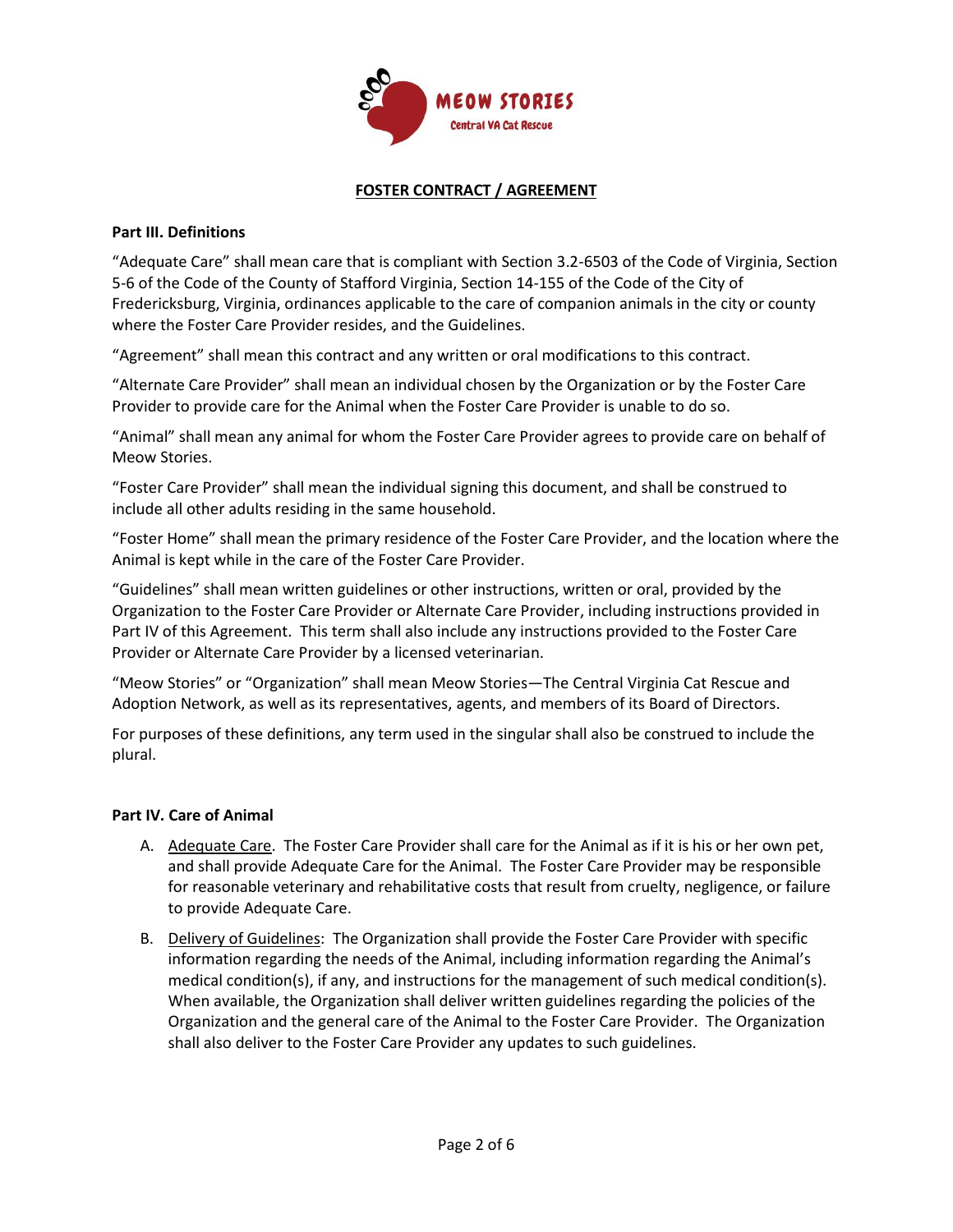

- C. Animal to be kept indoors. Unless the Foster Care Provider receives permission from the Organization, the Animal shall be kept inside the Foster Home, and shall be removed from the Foster Home only to attend veterinary appointments and adoption events.
- D. Other Animals. All dogs and cats over the age of four (4) months residing in the Foster Home must be vaccinated for rabies, spayed or neutered, and free of communicable diseases, unless discussed with the Organization in advance. The Animal must be kept in a separate enclosure from other pets in the Foster Home if such pets pose a reasonable risk of harm to the Animal.
- E. Ensuring Short-Term Alternate Care. If the Foster Care Provider is unable to personally care for the Animal for more than twenty-four (24) hours, the Foster Care Provider shall assign an Alternate Care Provider to care for the Animal in his or her absence. The Alternate Care Provider must be at least sixteen (16) years old, and must never have been convicted of animal cruelty, neglect, or abandonment, as described in Va. Code §§ 3.2-6504, 6570–6573. The Foster Care Provider must adequately provide the Alternate Care Provider with instructions for the care of the Animal. The Foster Care Provider is ultimately responsible for the actions of the Alternate Care Provider.
- F. Ensuring Long-Term Alternate Care. If the Foster Care Provider is unable to personally care for the Animal for more than seventy-two (72) hours, the Foster Care Provider or the Organization shall assign an Alternate Care Provider that meets the requirements described in Section IV.E., above. The Foster Care Provider must adequately provide the Alternate Care Provider with instructions for the care of the Animal and contact information for the Organization. The Foster Care Provider must also provide the Alternate Care Provider's contact information to the Organization. The Foster Care Provider is ultimately responsible for the actions of the Alternate Care Provider, unless the Alternate Care Provider was selected solely by the Organization.
- G. Veterinary Care. The Organization shall provide for the Animal's veterinary care according to the following terms:
	- 1. The Organization shall select one or more licensed veterinarians to provide veterinary care for the Animal. The Foster Care Provider may be responsible for the costs of care provided by a veterinarian that is not approved by the Organization.
	- 2. The Organization will provide the Foster Care Provider advance notice of regularly scheduled veterinary appointments for the Animal, and will transport the Animal to and from such appointments.
	- 3. The Foster Care Provider shall immediately notify the Organization if he or she suspects that the Animal is ill or injured, prior to obtaining veterinary care. The Organization shall promptly provide specific instructions in response to inquiries or concerns regarding the welfare of the Animal.
	- 4. In the event of a life-threatening medical emergency, the Foster Care Provider may select an alternate licensed veterinarian to provide care; however, the Foster Care Provider shall notify the Organization as soon as possible, and shall make best efforts to ensure that such care is provided by a veterinarian approved by the Organization.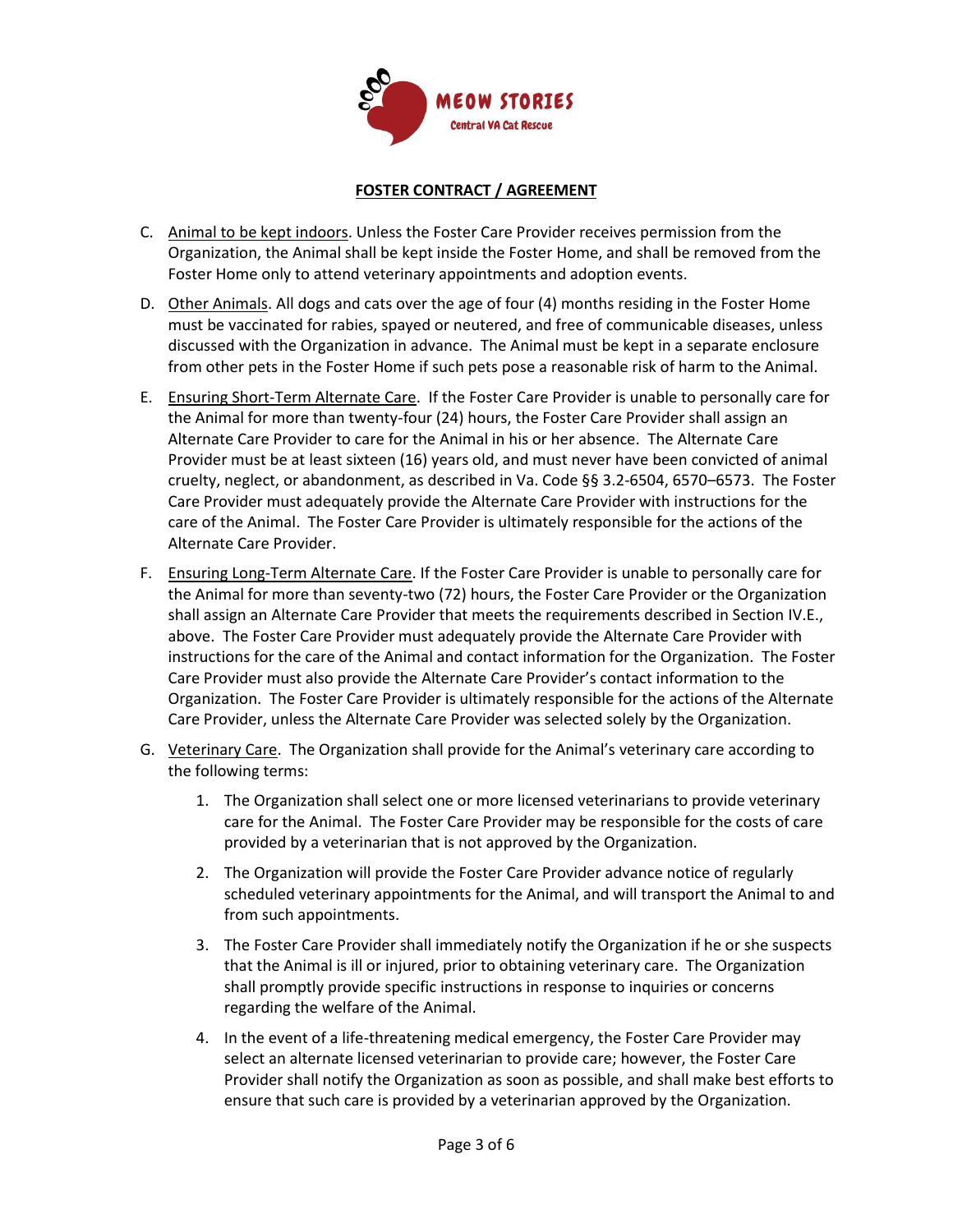

- 5. The Organization shall pay all veterinary costs, but the Foster Care Provider may be responsible for:
	- a. The cost of care arising from the Foster Care Provider's or Alternate Care Provider's cruelty, negligence, or failure to provide Adequate Care;
	- b. The cost of care provided by a veterinarian that is not expressly approved by the Organization; and/or
	- c. The cost of procedures performed without the Organization's express prior approval.
- 6. In the event the Animal requires emergency or unscheduled care, the Foster Care Provider may be required to transport the Animal to the licensed veterinarian selected by the Organization.
- H. Supplies. The Organization shall provide supplies to the Foster Care Provider in order to assist with the care of the Animal. Supplies include food, litter, and other supplies deemed necessary by the Organization to support the Animal's welfare. Supplies shall be provided according to the following terms:
	- 1. The Foster Care Provider shall regularly inform the Organization of the supplies needed to ensure the welfare of the Animal;
	- 2. The Organization shall distribute supplies according to the Animal's needs, to be made available to the Foster Care Provider at a regular time and place specified by the Organization. The Organization shall inform the Foster Care Provider of the supplies available and the method of retrieving such supplies.
	- 3. The Foster Care provider may need to provide certain other items in order to ensure the comfort of the Animal, including but not limited to toys and scratchers.
- I. Inability to Continue Care. The Foster Care Provider must immediately notify the Organization if he or she is unable or will soon become unable to provide Adequate Care for the Animal.

## **Part V. Additional Terms**

- A. Ownership. Meow Stories retains all ownership rights in the Animal, and has the right to remove the Animal from the Foster Home at any time.
- B. Access. The Foster Care Provider shall grant the Organization access to the Foster Home in order to inspect the premises and ensure the welfare of the Animal. The Organization shall provide the Foster Care Provider with twenty-four (24) hours' notice prior to inspection of the Foster Home, unless the Organization has reason to believe the Animal is in danger of imminent harm.
- C. Inquiries and Adoption by Outside Party. Meow Stories reserves the right to make a final decision regarding who may adopt the Animal. While the Foster Care Provider may introduce the Animal to potential adopters, all interested parties must complete an adoption application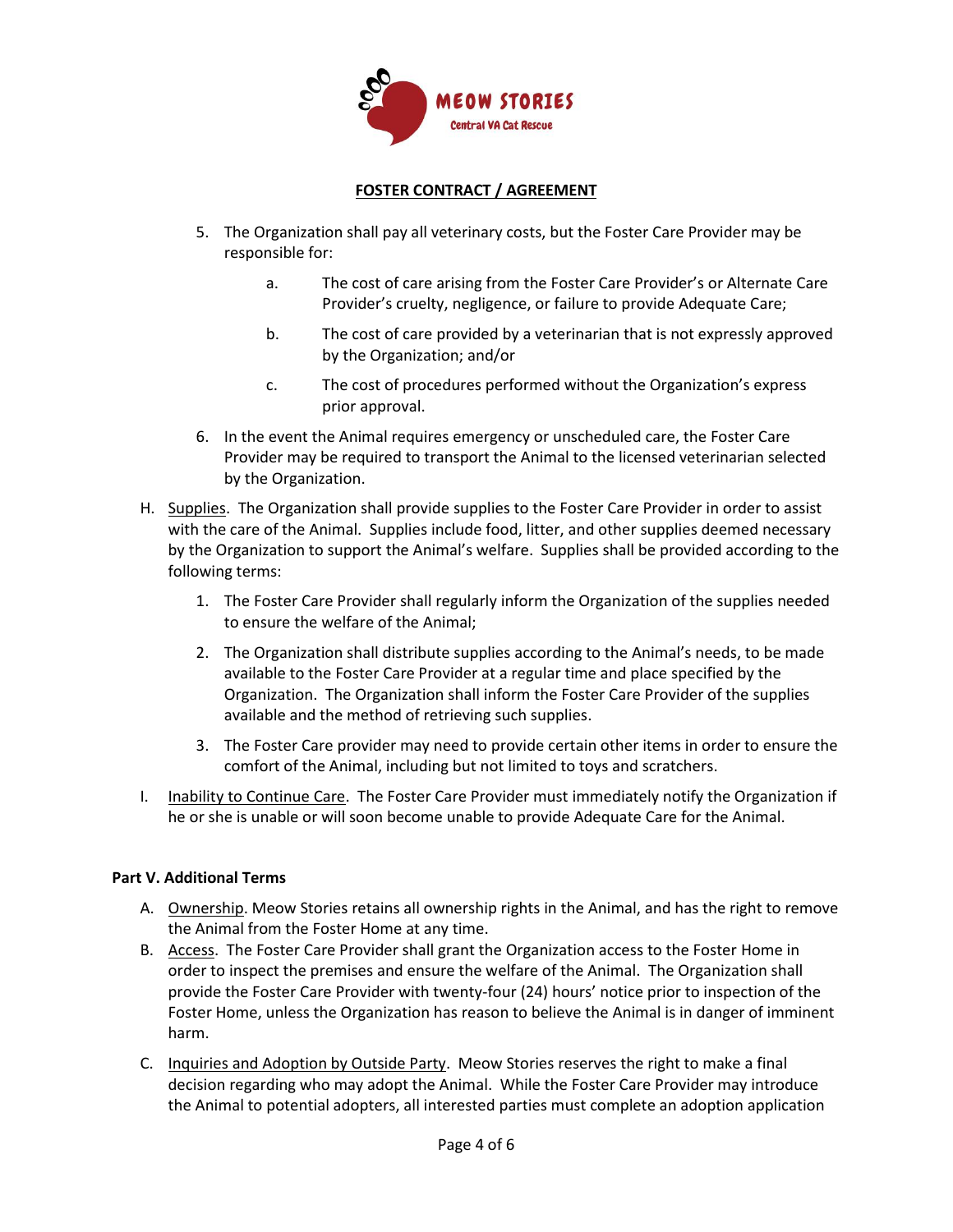

and be approved by the Organization. The Foster Care Provider may not promise a potential adopter that the Animal will be placed in his or her home.

- D. Adoption by Foster Care Provider. If the Foster Care Provider wishes to adopt the Animal, he or she must complete an adoption application. Meow Stories reserves the right to make a final decision on whether the Foster Care Provider may adopt the Animal.
- E. Transfer of Animal. Upon the Organization's direction, the Foster Care Provider shall promptly transfer the Animal to the Organization or an individual designated by the Organization. The Foster Care Provider may not transfer the Animal to any individual unless directed to do so by the Organization.
- F. Change of Contact Information. The Foster Care Provider shall notify the Organization of any change to the contact information in Part I of this Agreement.
- G. Adoption Events. The Organization may encourage or require the Foster Care Provider to transport the Animal to adoption events. If the Animal's attendance is required, the Organization shall inform the Foster Care Provider at least two (2) weeks in advance and shall make reasonable efforts to accommodate the Foster Care Provider's schedule. The Foster Care Provider shall make reasonable efforts to transport the Animal to an adoption event at which its presence is required or encouraged.
- H. Promotion of the Animal. The Foster Care Provider shall use best efforts to promote adoption of the Animal. Unless otherwise directed, the Foster Care Provider shall send weekly photo and/or video updates to the Organization highlighting the Animal's personality. Promotion efforts may vary based on whether the Animal is or will soon be suitable for immediate adoption.

#### **Part VI. Certifications**

A. Foster Care Provider:

The information provided by me in Part I of this Agreement is accurate and complete.

I have read this Agreement in full and agree to abide by its terms. If I do not abide by the terms of this Agreement, I understand that I may be required to surrender the Animal to the Organization, and/or pay reasonable veterinary bills and rehabilitation costs that result from failure to provide Adequate Care.

All cats and dogs in my household over the age of four (4) months are up-to-date on vaccinations for rabies, are spayed or neutered, and are free of communicable diseases, unless otherwise discussed with the Organization.

I will promptly inform the Organization of any changes in the information provided by me in this Agreement.

\_\_\_\_\_\_\_\_\_\_\_\_\_\_\_\_\_\_\_\_\_\_\_\_\_\_\_\_ \_\_\_\_\_\_\_\_\_\_\_\_\_\_\_\_\_\_\_\_\_\_\_\_\_\_\_\_\_

Print Name of Foster Care Provider Signature Signature